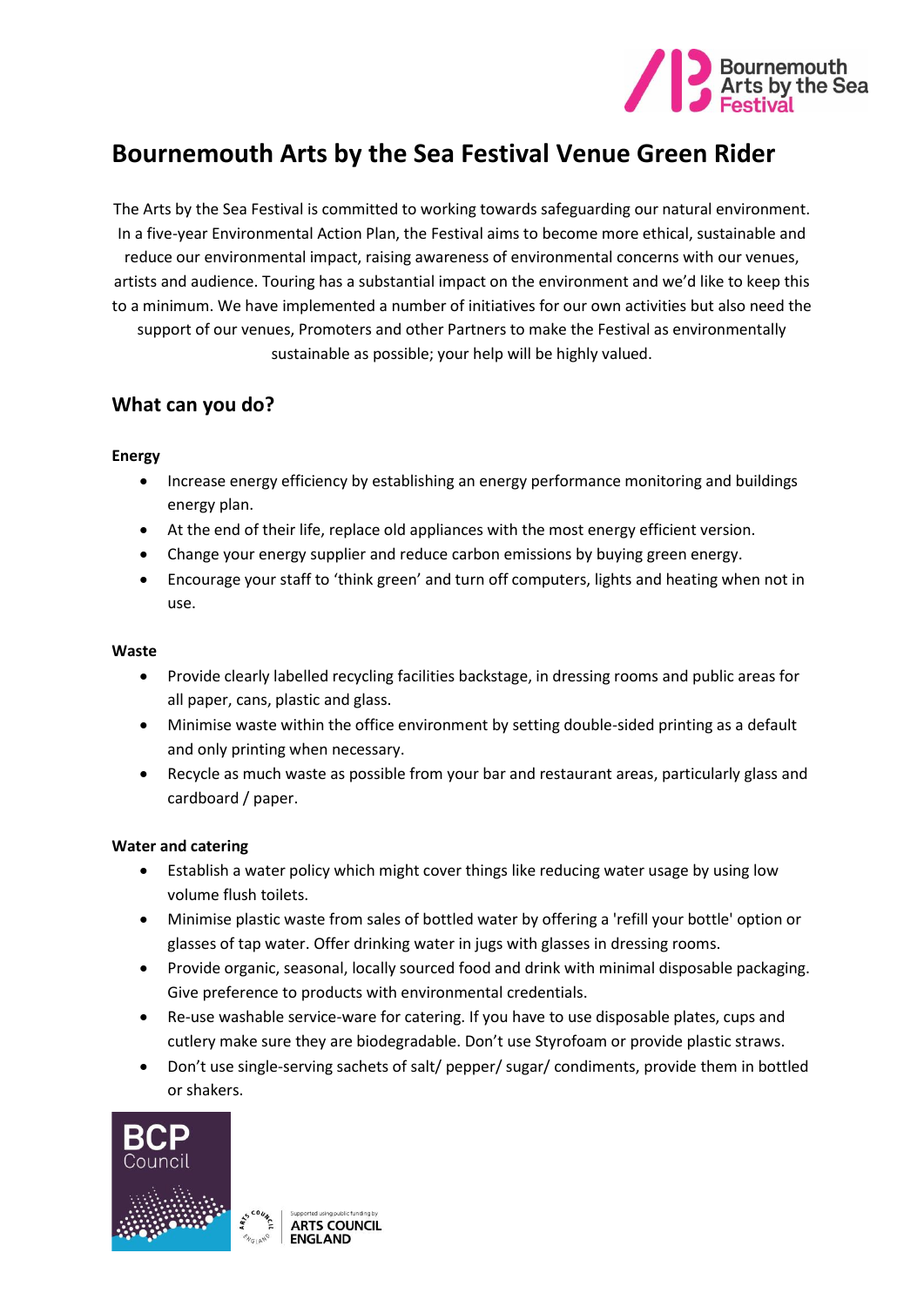

#### **Logistics and production**

- Turn off all unnecessary lighting and stage equipment when not in use.
- Provide a list of your in-house production equipment available for use by artists so they don't bring unnecessary equipment on the road.
- Use environmentally friendly and non-toxic cleaning products.
- Avoid using aerosols and polystyrene in production.
- Consider using recycled paper and environmentally friendly inks in all your marketing materials. Avoid using PVC in banners or ask for recycled versions where possible.
- Allow customers to show an e-ticket on their smart-phone to save on paper waste from printed tickets.

#### **Travel**

- Make information about public transport, cycling and car-share options available to audience members and promote these methods where possible.
- Provide secure cycle parking, information about the nearest cycle parking and facilities within your venue to store folding bikes and cycle equipment such as helmets. Share this information with your customers.

#### **Communication**

- Shout about your successes and tell people about the improvements you're trying to make. Publicise your own green credentials on your website and let your customers know.
- If you already have an Environmental Policy and Action Plan or can provide details of your green credentials and plans for the future, please send them to us so we can shout about them too.